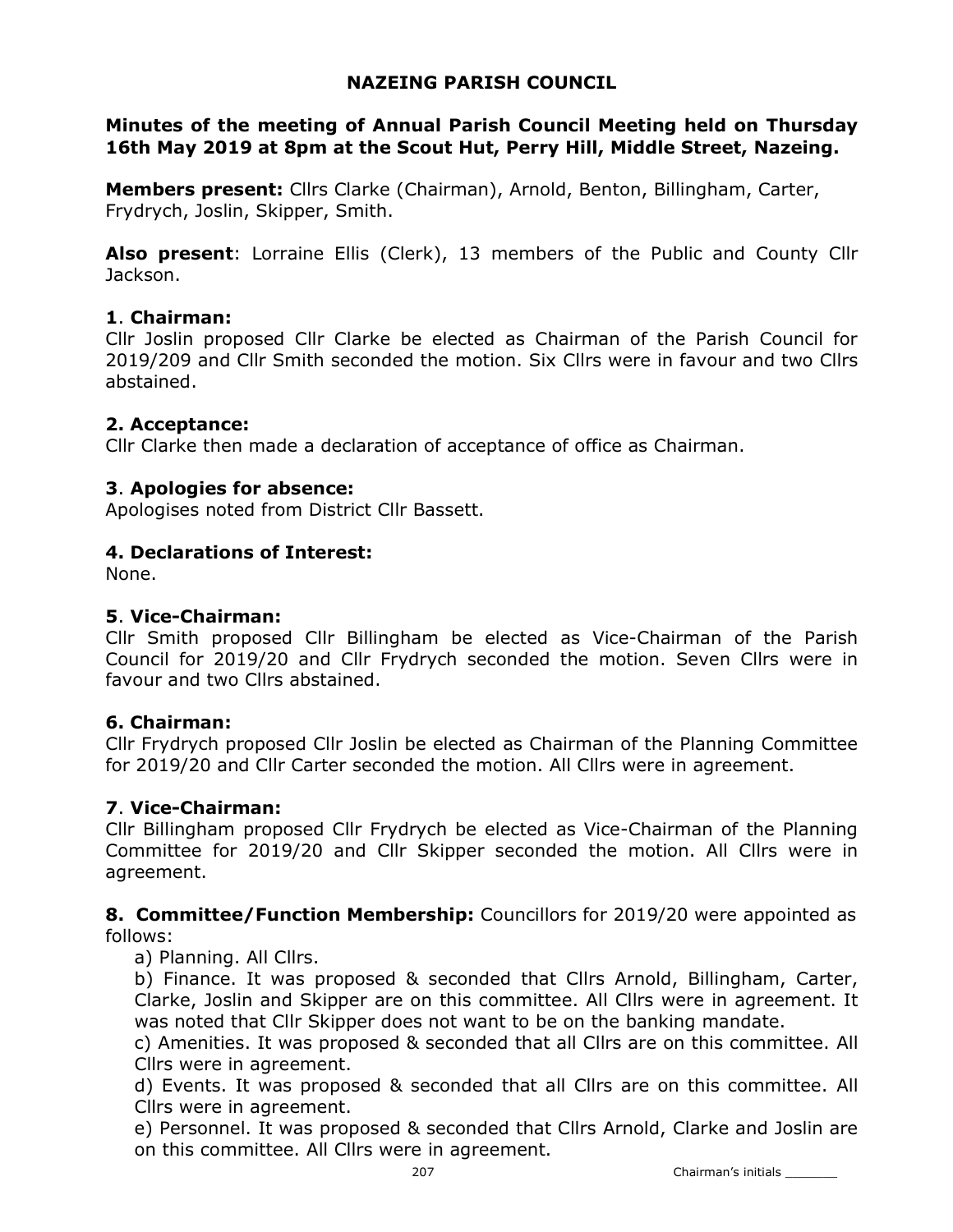**9. External Liaison:** If still appropriate to appoint Councillors to serve on or liaise with:

a) EFDC Local Council Liaison Committee and EALC Committee. 2 Members with voting powers. It was proposed & seconded that Cllrs Billingham and Clarke are on these committees. All Cllrs were in agreement.

b) The Nazeingberries Association. It was proposed & seconded that Cllr Smith will liaise with this association. All Cllrs were in agreement.

c) Police Consultative Committee/Local Police. It was proposed & seconded that Cllrs Benton and Frydrych will liaise with this committee and the local police. All Cllrs were in agreement.

d) Flood warden and Emergency Response. It was proposed & seconded that Cllrs Carter and Skipper are appointed as flood wardens and emergency response liaison. All Cllrs were in agreement.

e) Lea Valley Regional Park Authority. It was proposed & seconded that Cllrs Frydrych and Joslin will liaise with this authority. All Cllrs were in agreement.

f) Local schools. It was proposed & seconded that Cllrs Billingham and Clarke will liaise with the school. All Cllrs were in agreement.

It was resolved to include a liaison for the Community Champions at the next Full Council meeting.

### 10. Councillor's Acceptance:

Cllrs Benton, Carter, Frydrych, Joslin, Skipper and Smith made a declaration of acceptance of office as Councillor. Cllrs Arnold and Billingham's declarations to be completed by 30/05/19. Action Cllrs Arnold and Billingham.

## 11. Declarations of Interest.

Cllrs to review & update their declarations of interest if necessary and to complete & supply the required paperwork to the Clerk by 30/05/19.

## 12. Public participation:

A resident to speak on item 15g.

## 13. Approval and signing of minutes:

a) The minutes of the Full Council meeting held on 25th April 2019 were approved and signed by the Chairman with no amendments.

b) The minutes of the Planning Committee meeting held on 11th April 2019 were noted.

## 14. Councillor Vacancies:

There are four Councillor vacancies, two in Bumbles Green Ward and two in Riverside Ward. Cllr Joslin proposed that the Council publish a Notice of Vacancies and Cllr Billingham seconded the motion. All Cllrs were in agreement.

### 15. Planning Applications: DJ. The following applications were considered:

(a) Application No: EPF/0878/19 TPO Officer: Robin Hellier Applicant Name: Mr Paul Jardine Location: Badgers, Middle Street, Nazeing, Waltham Abbey, EN9 2LB

Proposal: TPO/EPF/11/75 (Ref: T14). T2: Lime - Crown reduce by 3m, Crown thin by 20%. Remove lowest, lower lateral limb on road side of tree.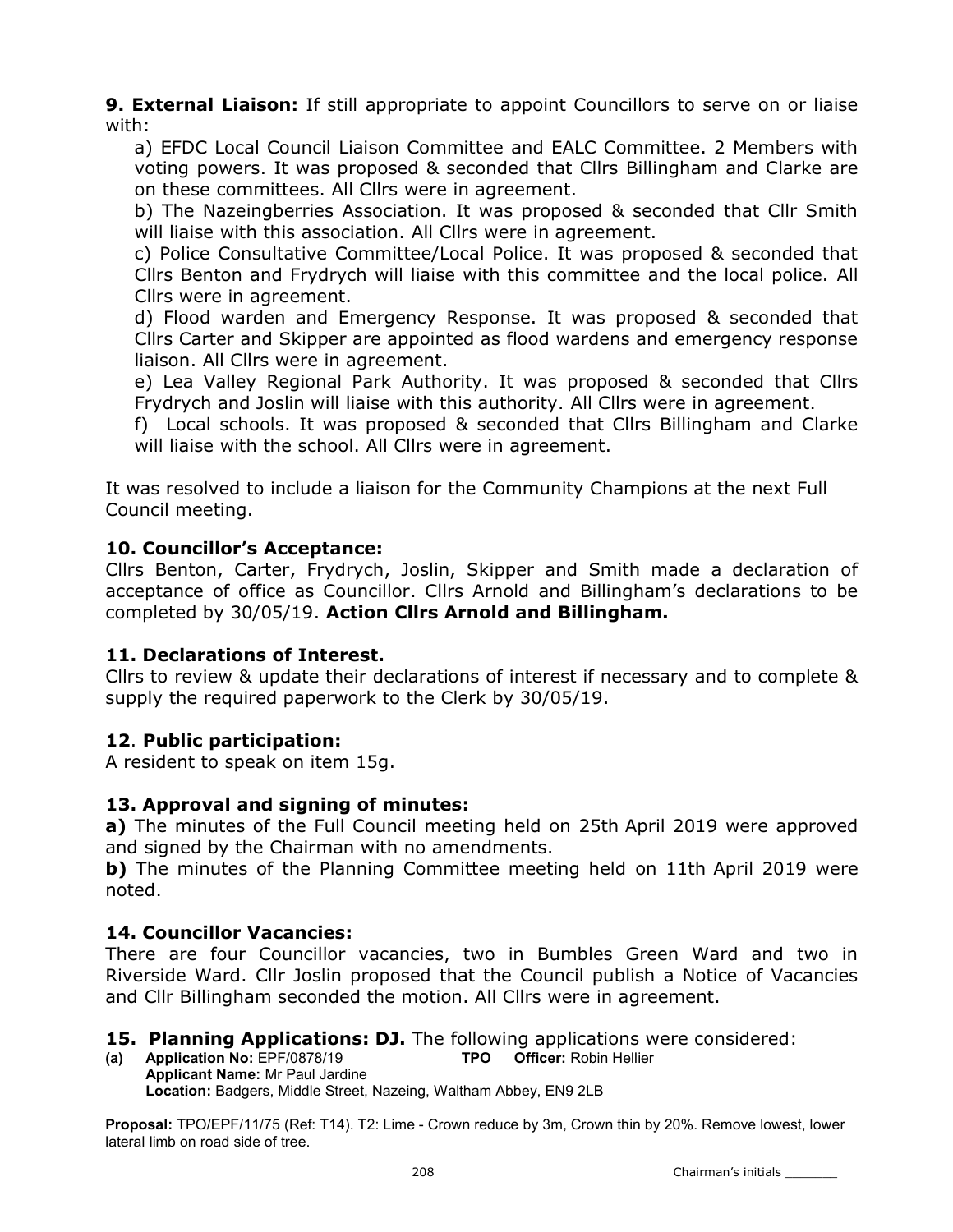Resolved – the Parish Council requests that the application is referred to the District Council's Tree Officer to ensure no damage to the tree.

(b) Application No: EPF/0879/19 TPO Officer: Robin Hellier Applicant Name: Mr Russell Stuart Location: Ashdowne, Middle Street, Nazeing, Waltham Abbey, EN9 2LB

Proposal: TPO/EPF/11/75 (Ref: T16). T1: Ash - Crown reduce by 3m & remove defective branches.

Resolved – the Parish Council requests that the application is referred to the District Council's Tree Officer to ensure no damage to the tree.

(c) Application No: EPF/0741/19 Officer: Natalie Price Applicant Name: Mr J Colletti Location: Shottentons Farm, Pecks Hill, Nazeing, Waltham Abbey, EN9 2NY

Proposal: Erection of 24 units of accommodation in two blocks for occupation by Horticultural workers (Revision to EPF/0232/17).

Following some discussion on the application, it was proposed that there should be no objection to the application. Eight Cllrs voted in favour of the proposal of no objection and one Cllr abstained.

#### Resolved – no objection but if permission is granted it be subject to the following conditions: i) The accommodation must be used by Horticultural workers employed on the site. ii) An external recreational area is provided for the workers. iii) Any caravans on the site are to be removed.

(d) Application No: EPF/0883/19 Officer: Francis Saayeng Applicant Name: Mr P Milazzo Location: Silverdale Nursery, Hoe Lane, Nazeing, Waltham Abbey, EN9 2RJ

Proposal: Change of use and partial conversion of existing packing shed to provide accommodation for 7 Nursery Workers, including the provision of communal facilities.

Resolved – no objection but if permission is granted it be subject to the following conditions: i) The accommodation must be used by Nursery workers employed on the site. ii) An external recreational area is provided for the workers. iii) Any caravans on the site are to be removed.

(e) Application No: EPF/0712/19 Officer: Francis Saayeng Applicant Name: Mr Matthew Treglohan Location: Shadbrook, Middle Street, Nazeing, Waltham Abbey, EN9 2LQ

Proposal: Installation of a vehicular crossing. Construction of a new front & side walls incorporating new automated gates.

#### Resolved – no objection.

(f) Application No: EPF/0798/19 Officer: Caroline Brown Applicant Name: Mrs Maureen Coleman Location: Belchers Farm, Belchers Lane, Nazeing, Waltham Abbey, EN9 2SA

Proposal: Proposed extension of an existing stable block to create a new garage. Reshape & resurface of existing drive/parking area & install linear drainage channels. Replace entrance gates to the drive & construct new brick piers. Re-lay path to the side of the garden & front door, re-shape plant borders & construct a low retaining wall & steps.

#### Resolved – no objection.

(g) Application No: EPF/0265/19 OUT Officer: Caroline Brown Applicant Name: Mrs L Keeling Location: land adj. to Ninnings, Middle Street, Nazeing, Waltham Abbey, EN9 2LH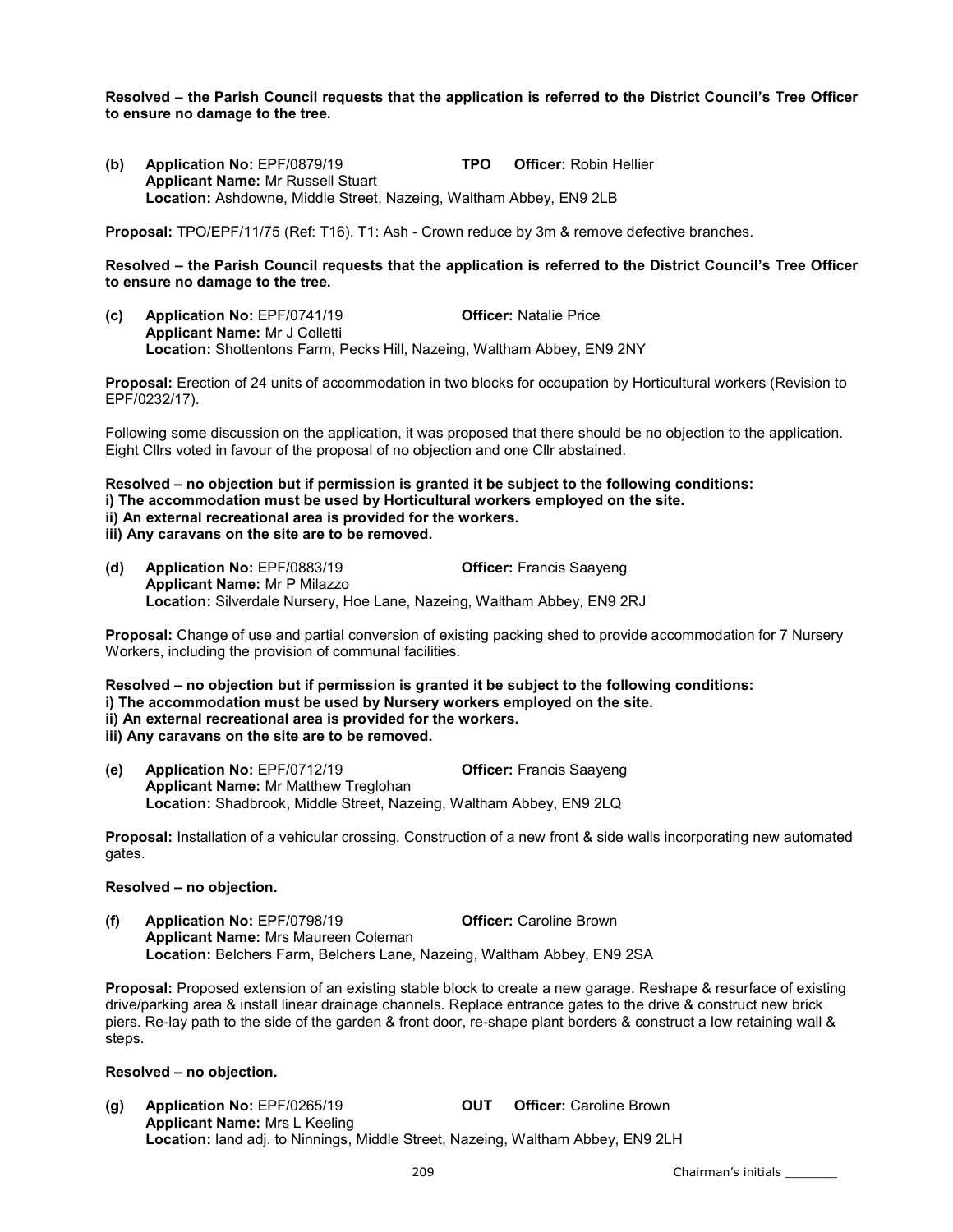Proposal: Outline application for erection of up to x7 no. dwellings with new vehicular access.

It was noted that a number of letters of objection have been received from residents on this application. Cllr Joslin explained that the land is in the Green Belt and Conservation Area and that the application is based on limited infill.

A resident was concerned that the proposed development is not infilling and it is not identified by EFDC in the Local Plan as a site for residential development. Further the density of the housing proposed is much greater than the surrounding housing. It would be preferable for brownfield sites to be developed.

Another resident was concerned about drainage/sewage issues. In the past there have been problems with blocked drains and if more development takes place in Middle Street issue would be exacerbated.

Another resident pointed out that the site is in the Green Belt and also the Conservation Area. This resident also expressed concern about drainage issues and mentioned that there is no footway along the frontage of the site.

Following discussion on the application, it was proposed that the Council should object to the application as it is in the Green Belt and Conservation Area, it is between two listed buildings, it has no provision for affordable housing, it is not limited infill, there are potential drainage issues, there is no footway and it is not an allocated site in EFDC's Local Plan. Six Cllrs voted in favour of the proposal to object and three Cllrs abstained.

Resolved – to object to the application on the grounds that it:

i) Is inappropriate development in the Green Belt (Policy GB2A Development in the Green Belt) and contrary to the provisions of the National Planning Policy Framework (NPPF).

ii) Is inappropriate development in the Nazeing Conservation Area (Policy HC6 Character, Appearance and setting of Conservation Areas).

iii) Is between two listed buildings (Policy HC12 Development affecting the setting of listed buildings).

iv) Has no provision for affordable housing.

v) Is not limited infill.

vi) Has potential drainage issues.

vii) There is concern about pedestrian safety as there is no footway alongside the proposed development. viii) Is not an allocated site in EFDC's Local Plan.

In the event that the application is referred to Committee, the Council would wish to attend the meeting and make representations.

### 16. New Licence Application: The Barns Lodge Farm Epping Road Epping Green Epping Essex CM16 6FS

EFDC are inviting the Council to make any comments or representation. The premises is for wedding and events with use of an outside area. It is an application for a premises licence for live music, recorded music, provision of late night refreshment and supply of alcohol.

Cllr Joslin explained the extent of the request of the licence is for seven days a week from mid-day until midnight. There was concern raised by some of the Cllrs regarding the late hour when performances will conclude which could conceivably occur on any or every day of the week.

It was resolved to advise EFDC that the Council is concerned about noise from the property, as previously, the Council had received complaints from residents regarding noise from The Sun Inn Public House. Consequently, the Council would request that if the licence is granted, it is subject to a condition that it is reviewed yearly, in order to address any potential complaints.

It was noted that Cllr Smith departed from the Council meeting during this item.

### 17. Amenity Matters:

a) It was resolved to use Parkguard to patrol Elizabeth Close Play Area / Fields, the same instructions as last year, with patrols starting on 24/06/19 for 1 hour spread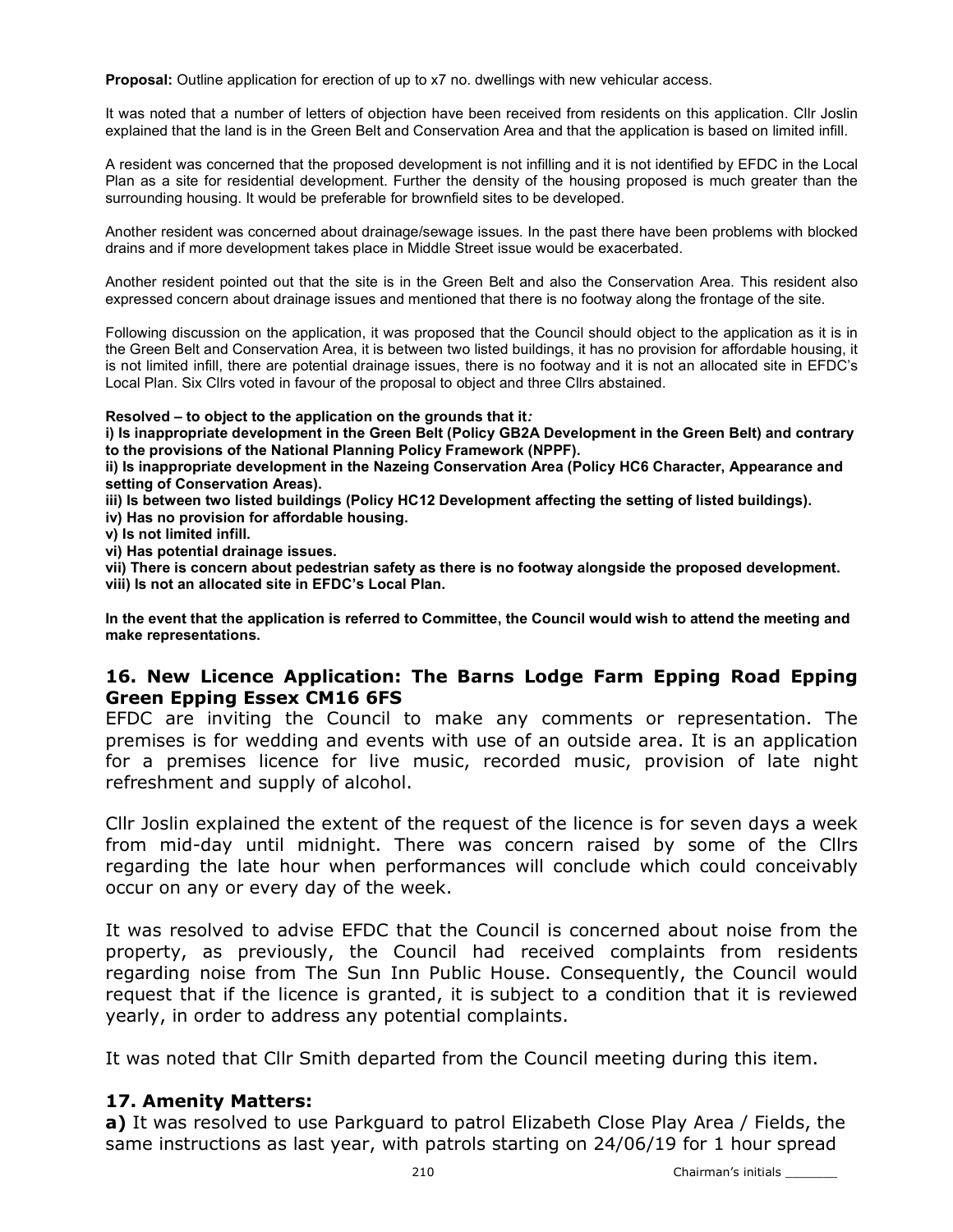over a week for 13 weeks (until  $22/09/19$ ). Cost is £585 + VAT. It was resolved that Cllrs Billingham, Clarke and the Clerk will receive the Parkguard reports.

**b)** Tree saplings are available from London Stansted Airport to celebrate Biodiversity Week. Cllr Clarke has contacted Steve Mayhew (Arboricultural Officer at EFDC), to see if the saplings could be planted at the Hoe Lane / Palmers Grove open space. Steve is seeking permission from EFDC as EFDC is the landowner and he has advised that if permission is granted, EFDC will plant the trees.

## 18. Financial Matters:

a) It was resolved to authorise:

i) Payments totalling £6,021.29.

ii) Transfer of £10,000 between bank accounts.

The Financial Summary for May 2019 was approved and signed by the Chairman. It was noted Cllrs Billingham & Clarke will set up & approve direct credits this month.

### Action Cllrs Billingham & Clarke.

b) There are no concerns with Council's banking arrangements, including the bank mandate and it was resolved that no changes are required.

c) A revised date of 23/05/19 for the Internal Audit was noted.

### 19. Councillor's details on the Nazeing PC Website.

Following an incident of identity theft, EALC and EFDC were approached for advice, which has been circulated. EALC obtained advice from NALC who recommend the use of Council email addresses rather than personal ones and the Council should ensure that personal information of Cllrs on its website is kept to the minimum necessary for residents to have access to the Cllrs. In addition, EFDC advised that a Cllr's address must be in the public domain unless otherwise authorised by the monitoring officer and for exemption, they must have a strong legal or personal reason.

It was resolved to set up an email address for each Cllr and Cllr Billingham will investigate. Action Clir Billingham. It was also resolved to advise EFDC  $/$ monitoring officer that Nazeing require an exemption for all Cllrs due to the identity theft and that the Council's postal address will be used instead.

## 20. Clerks Report. LE

Report circulated before the meeting, no questions raised.

# 21. Reports from Councillors who have attended other meetings.

None.

## 22. EFDC Economic Plan - 'Nurturing Growth'

The Economic Development Strategy Public Consultation document from EFDC. Details circulated before the meeting. To consider if the Council would like to comment. It was resolved to C/F to the Planning meeting on 30/05/19.

### 23. Correspondence.

a) Bus Transport meetings in June, including at Epping on 13/06/19. Cllr Billingham will attend the meeting.

b) Epping Digital Inclusion Interactive Workshop on 30/05/19 at EFDC. No one has offered to attend, however the Clerk proposed that Cllrs use the link to consider if they would like to attend the workshop and then sign up.